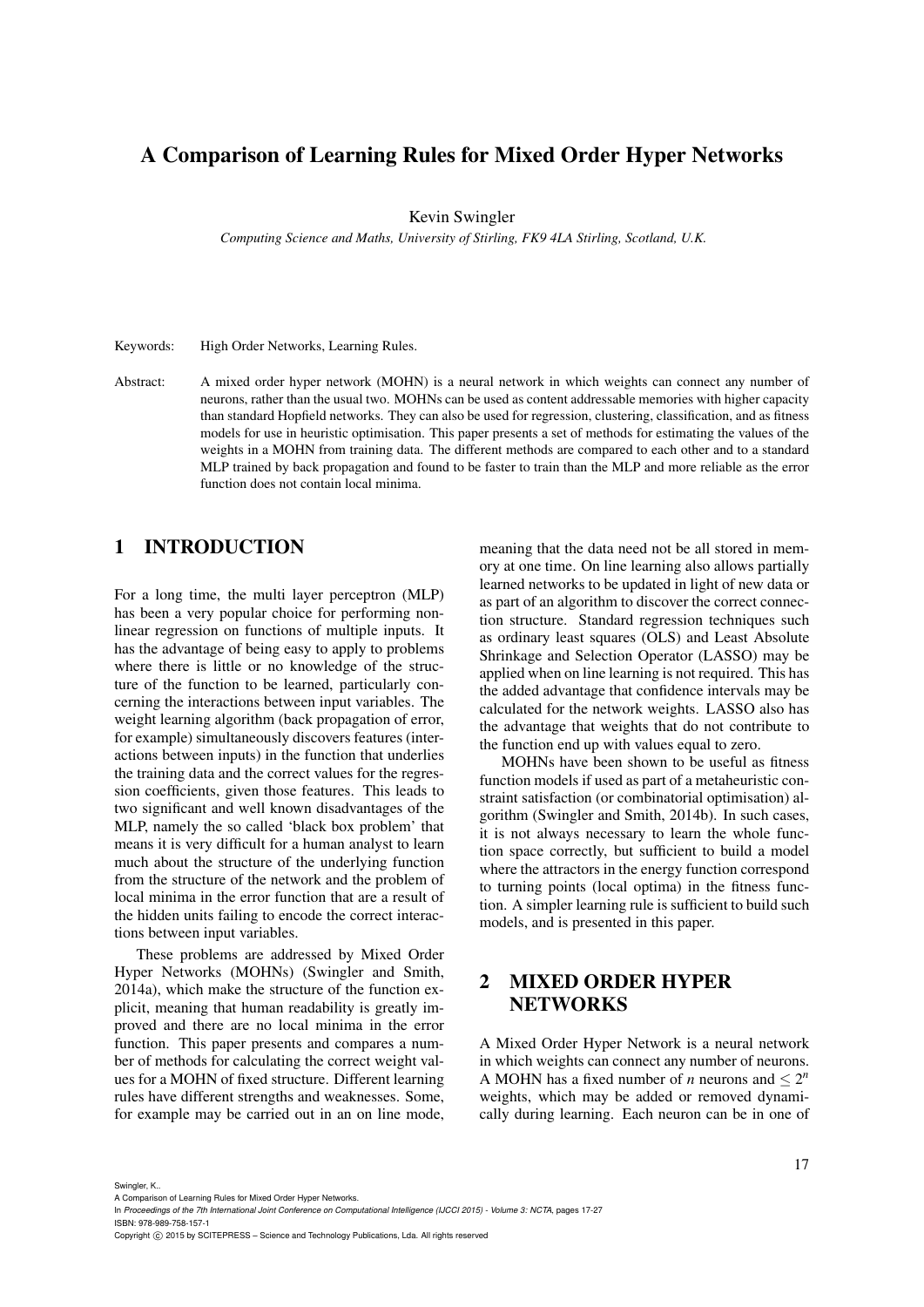three states:  $u_i \in \{-1, 1, 0\}$  where a value of 0 indicates a wild card or unknown value. The state of the MOHN is determined by the values of the vector,  $\mathbf{u} = u_0 \dots u_{n-1}$ . The structure of a MOHN is defined by a set, W of real valued weights, each connecting  $0 \le k \ge n$  neurons. The weights define a hyper graph connecting the elements of  $\bf{u}$ . Each weight,  $w_i$  has an integer index that is determined by the indices of the neurons it connects:

$$
\mathbf{W} \subseteq \{w_j : j = 0 \dots 2^{n-1}\} \quad w_j \in \mathbb{R} \tag{1}
$$

The weights each have an associated order, defined by the number of neurons they connect. There is a single zero-order weight, which connects no neurons, but has a weight all the same. There are *n* first order weights, which are the equivalent of bias inputs in a standard neural network. In general, there are  $\binom{n}{k}$  possible weights of order *k* in a network of size *n*. For convenience of notation, the set of *k* neurons connected to weight  $w_j$  is denoted  $Q_j$ , meaning that the index *j* defines a neuron subset. This is done by creating an *n* bit binary number, where bit *i* is set to one to indicate that neuron *i* is part of the subset and zero otherwise. The resulting binary number, stated in base 10 becomes the weight index. For example, the weight connecting neurons  $\{0,1,2\}$  is  $w_7$  as setting the bits 0,1,2 in a four bit number gives 0111, which is 7 in base 10. Consequently, we can write  $Q_7 = \{u_0, u_1, u_2\}$ . Figure 1 shows an example MOHN where  $n = 4$ .



Figure 1: A four neuron MOHN with some of the weights shown.  $w_7$  is the triangle and  $w_{15}$  is the square.

### 2.1 Using a MOHN

MOHNs can be applied to a number of different computational intelligence tasks such as building a content addressable memory, performing regression, clustering, classification, probability distribution estimation and as fitness function models for use in

heuristic optimisation. These different tasks involve different methods of use and require different approaches to estimating the values on the weights.

## 3 THE WEIGHT ESTIMATION RULES

This section presents the different methods for estimating the weights needed to allow a MOHN to perform a particular task. Although, in theory the weights can be designed by hand, all of the methods described here are based on learning from data. In what follows, a single training example consists of a vector of input variables and a real valued output denoted (x, *y*). The training data as a whole is denoted *D*.

### 3.1 Hebbian Learning

The simplest of the MOHN learning rules is an extension to the Hebbian rule employed by a Hopfield network to allow it to work with higher order weights. In this case, the training data consists only of input patterns, x and no function output is specified. Learning involves setting  $u_i = x_i$  for each neuron and the weight update is then:

$$
w_j = w_j + \prod_{u \in Q_j} u \tag{2}
$$

The Hebbian learning rule allows the MOHN to be used as a content addressable memory (CAM). The CAM learning algorithm is given in algorithm 1.

| <b>Algorithm 1:</b> Loading Pattern x into a MOHN CAM. |                                                                                            |  |
|--------------------------------------------------------|--------------------------------------------------------------------------------------------|--|
| $u_i = x_i \,\forall i$                                | $\triangleright$ Set the neuron outputs to equal the                                       |  |
| pattern to be learned                                  |                                                                                            |  |
|                                                        | $w_j = w_j + \prod_{u \in Q_j} u \,\forall w_j \in W \, \triangleright$ Update the weights |  |
| according to equation 2                                |                                                                                            |  |
|                                                        |                                                                                            |  |

For a network that is fully connected at order two, algorithm 1 is the same as loading patterns into a standard Hopfield network. When the MOHN contains higher order weights, the capacity of the network is increased. Patterns are recalled as they are in a Hopfield network, by setting the neuron values to a noisy or degraded pattern and allowing the network to settle using a neuron update rule that first calculates an activation value for each neuron, *a<sup>i</sup>* using equation 3 and then applies a threshold using equation 4.

$$
a_i = \sum_{j: u_i \in Q_j} \left( w_j \prod_{k \in Q_j \setminus i} u_k \right) \tag{3}
$$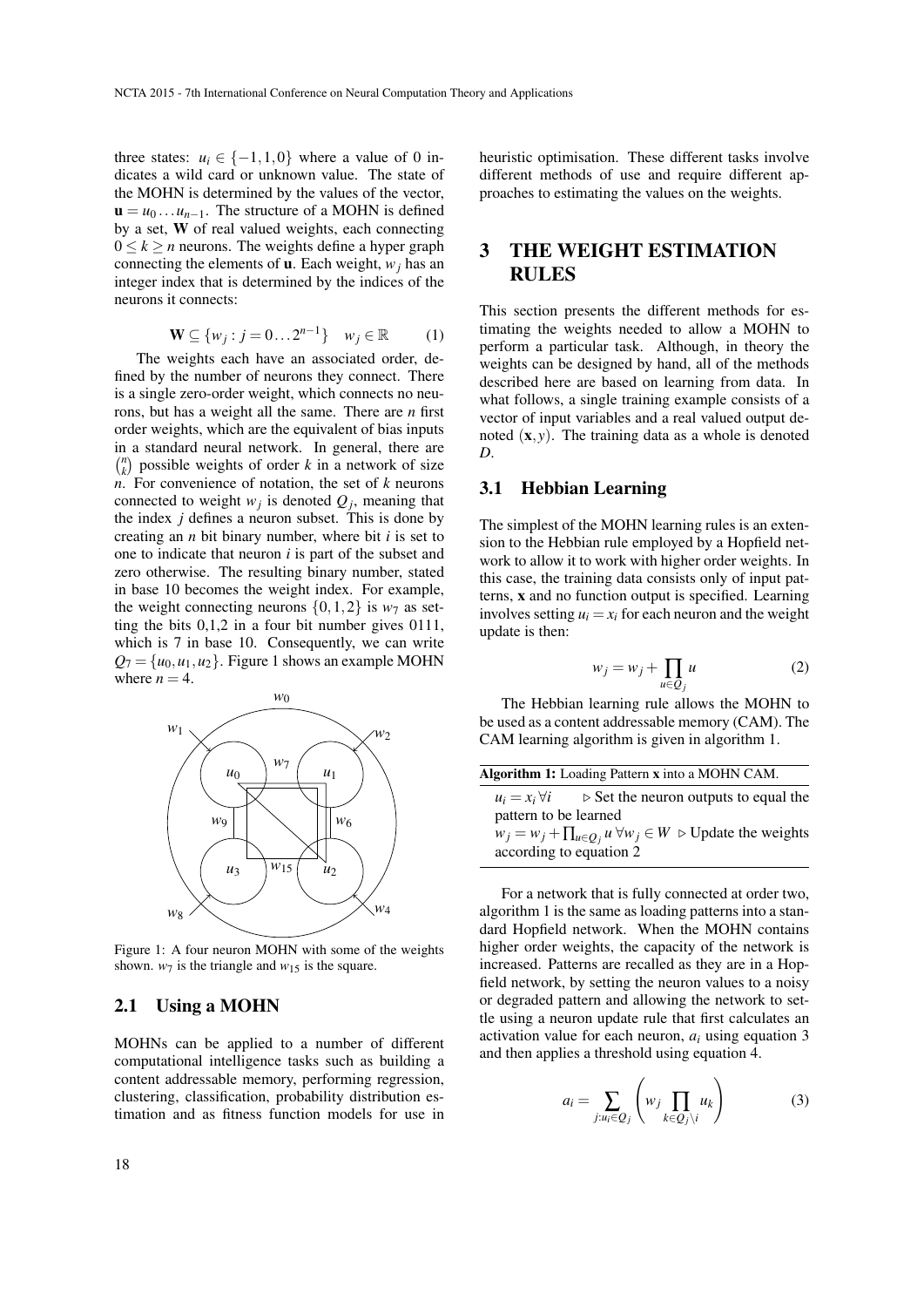where  $j : u_i \in Q_j$  makes *j* enumerate the index of each weight that connects to  $u_i$  and  $k \in Q_i \setminus i$  indicates the index of every member of *Q<sup>j</sup>* , except neuron *i* itself. A neuron's output is then calculated using the threshold function in equation 4.

$$
u_i = \begin{cases} 1, & \text{if } a_i > 0 \\ -1, & \text{otherwise} \end{cases}
$$
 (4)

An attractor state is a pattern across u from which the application of equation 3 results in no change to any of the neuron outputs. A trained MOHN settles to an attractor point by repeated application of the activation rules 3 and 4, choosing neurons in random order. Algorithm 2 describes the algorithm for settling from a pattern to an attractor:

|        | <b>Algorithm 2:</b> Settling a trained MOHN to an attractor point. |  |
|--------|--------------------------------------------------------------------|--|
| repeat |                                                                    |  |

 $ch$  ← *FALSE*  $\triangleright$  Keep track of whether or not a change has been made

*visited*  $\leftarrow \{\}$   $\triangleright$  Keep track of which neurons have been visited

#### repeat

*i* ← *rand*(*i* : *i*  $\notin$  *visited*)  $\triangleright$  Pick a random unset neuron

 $temp \leftarrow u_i$  .  $\triangleright$  Make a note of its value for later comparison

Update $(u_i)$   $\rightarrow$  Update the neuron's output using equations 3 and 4

if  $u_i \neq temp$  then

 $ch \leftarrow TRUE$ <br>**end if**  $\rightarrow$  **F** 

 $\triangleright$  If a change was made to the neuron's output, note the fact

*visited* ←  $\{visited \cup i\}$   $\triangleright$  Add the neuron's index to the visited set

**until**  $\|$ *visited* $\| = n$   $\triangleright$  Loop until all neurons have been updated

until  $ch = FALSE \geq \text{Loop if any neuron value has}$ changed

The dynamics of algorithm 2 have an underlying Lyapunov function, just as they do in a standard HNN and will always settle to a local minimum of the associated energy function. (Venkatesh and Baldi, 1991) report a capacity for binary valued order *k* networks of the order of  $n^k/\ln n$ , a figure that is also reported by (Kubota, 2007). In fact, as described below, such networks are capable of representing any arbitrary Lyaponov function and therefore a network with the right structure will be able to represent any possible number of turning points.

### 3.2 Weighted Hebbian Learning

Let  $f(\mathbf{x})$  be a multi-modal function where each local maximum represents a pattern of interest. These patterns might be local optima in an optimisation task, archetypes in a clustering task or examples of a satisfaction of multiple constraints, for example. A MOHN can be trained as a CAM in which the attractors are the local maxima of the function. The learning rule is a weighted version of the Hebbian rule:

$$
w_j = \sum_{\mathbf{x} \in D} \frac{1}{|D|} f(\mathbf{x}) \prod_{u \in Q_i} u \tag{5}
$$

Previous work (Swingler and Smith, 2014b) has shown that the weighted Hebbian rule is capable of learning the local maxima of a function from samples of  $\mathbf{x}$ ,  $f(\mathbf{x})$  and that the capacity of the resulting networks for storing such attractors was equal to the capacity of a CAM trained using equation 2. The difference between equations 2 and 5 is that the target patterns are known in the first case, but unknown in the second, where they are local maxima of *y* in a function that is learned from a sample of  $(\mathbf{x}, y)$  pairs. Note also that experiments have shown that the training data need not contain a single example of any of the attractor patterns for the method to work.

#### 3.2.1 Parity Count Learning

When the inputs (both single variables and products of variable subsets) are uncorrelated (i.e. orthogonal) and each input has an even distribution of values, the weighted Hebbian rule produces the correct weight values in a single pass of the data. When the distribution of values across each variable is uneven, a better estimate of weight values may be made by taking into account how often the input product on each weight is positive or negative during learning. Each weight is set to equal the difference between the average of the output *y* when the weight's input is positive and when it is negative.

Let  $D_j^+$  be the set of sub-patterns learned by  $w_j$ that contain values whose product is positive and  $D_j^$ be the set of sub-patterns learned by  $w_j$  that contain values whose product is negative. Now let  $\langle y^+ \rangle$  be the average value of *y* associated with the members of  $D_j^+$ and  $\langle y^{-} \rangle$  be the average value of *y* associated with the members of  $D_j^-$ :

$$
\langle y^{+} \rangle = \frac{1}{|D_{j}^{+}|} \sum_{\mathbf{x} \in D_{j}^{+}} f(\mathbf{x})
$$
 (6)

Similarly,  $\langle y^{-} \rangle$  is calculated as a sum over  $\mathbf{x} \in D_j^-$ The weight calculation is simply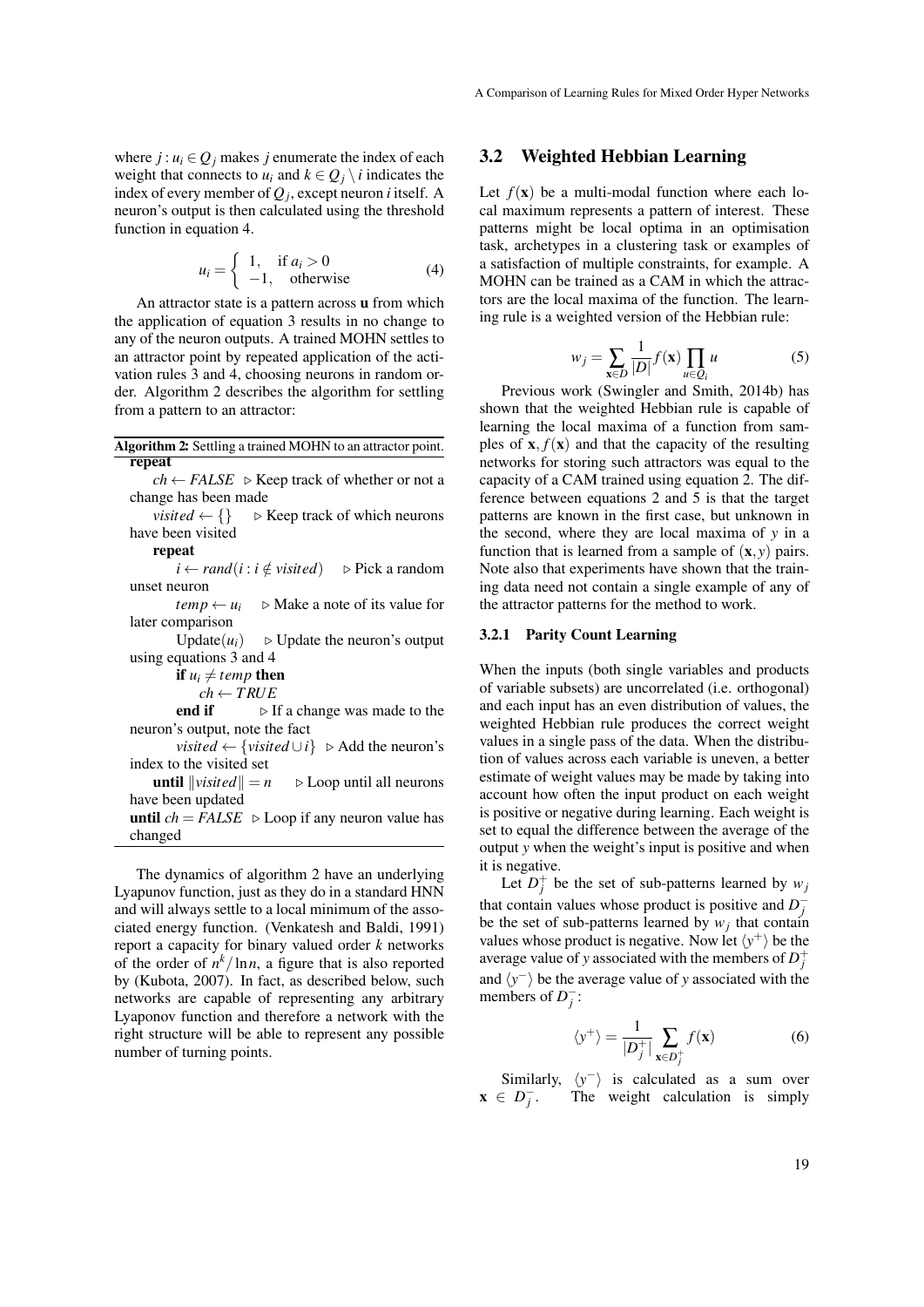$$
w_j = \frac{1}{2} (\langle y^+ \rangle - \langle y^- \rangle)
$$
 (7)

The averages may be maintained online so that the weight values are always correct at any time during learning (rather than summing and dividing at the end of a defined training set). *W*<sup>0</sup> is set in a similar way. The Weighted Hebbian calculation,  $w_0 = \langle y \rangle$  means that  $w_0$  is just the average of the output,  $y$  across the training sample. This can be improved by taking into account the distribution of patterns across each input.

$$
w_0 = \langle y \rangle - \sum_{j:w_j \in W} w_j \langle \prod_{x \in w_j} x \rangle \tag{8}
$$

where  $x \in w_j$  indicates the neurons connected to weight *w<sub>j</sub>* and  $\langle \prod_{x \in w_j} x \rangle$  is the average value across all input patterns of the product of the values of *x* connected to *w<sup>j</sup>* .

### 3.3 Regression Rules

The weighted Hebbian update rule is capable of capturing the turning points in a function, but cannot accurately reproduce the output of the function itself across all of the input space. Such networks have an energy function<sup>1</sup> and this can be used as a regression function for estimating  $\hat{y} = f(\mathbf{x})$  in the form

$$
\hat{y} = \sum_{i} w_j \prod_{u \in Q_i} u \tag{9}
$$

The weight values for the regression may be calculated either in a single off line calculation or using an on line weight update rule.

#### 3.3.1 Off Line Regression

To use ordinary least squares (OLS) (Hastie et al., 2009) to estimate the weights offline, a matrix *X* is constructed where each row represents a training example and each column represents a weight. The first column represents *W*<sup>0</sup> and always contains a 1. The remaining columns contain the product of the values of the inputs connected by the column's weight,  $\prod_{x \in Q_i} x$ . A vector *Y* takes the output values associated with each of the input rows and the parameters are calculated using singular value decomposition:

$$
\beta = (X^T X)^{-1} X^T y \tag{10}
$$

where  $X^T$  is the transpose of  $X, X^{-1}$  is the inverse of *X* and β becomes a vector from which the weights of the MOHN may be directly read so that  $w_0 = \beta_0$ 

and the remaining weights take values from  $\beta$  in the same sequence as they were inserted into the matrix *X*.

#### 3.3.2 LASSO Learning Rule

The LASSO algorithm (Tibshirani, 1996) may also be used to learn the values on the weights of the MOHN. Each input vector is set up in the same way as described for OLS, by calculating the product of the input values connected to each weight and the coefficients generated by LASSO are read back into the weights of the MOHN in the same order. LASSO performs regression with an additional constraint on the  $L<sup>1</sup>$  norm of the weight vector. The learning algorithm minimises the sum:

$$
\sum_{\mathbf{x}\in D} (f(\mathbf{x}) - \hat{f}(\mathbf{x})) + \lambda \sum_{w\in W} |w| \tag{11}
$$

where  $\lambda$  controls the degree of regularisation. When  $\lambda = 0$ , the LASSO solution becomes the OLS solution. With  $\lambda > 0$  the regularisation causes the sum of the absolute weight values to shrink such that weights with the least contribution to error reduction take a value of zero. This not only allows LASSO to reject input variables that contribute little, but also to reject higher order weights that are not needed. LASSO can be used as a simple method for choosing network structure by over-connecting a network and then removing all the zero valued weights after LASSO regression has been performed.

#### 3.3.3 On Line Learning

The weights of a MOHN can also be estimated on line (where the data is streamed one pattern at a time, rather than being available in a matrix as in equation 10) using a linear version of the delta learning rule, the Linear Delta Rule (LDR):

$$
w_i = w_i + \alpha(f(\mathbf{x}) - \hat{f}(\mathbf{x})) \prod_{u \in Q_i} u \tag{12}
$$

where  $\alpha$  < 1 is the learning rate. Experimental results have suggested that one divided by the number of weights in the network is a good value for  $\alpha$ , i.e  $\alpha = \frac{1}{|W|}$ . This allows the correction made in response to each prediction error to be spread across all of the weights.

The online learning algorithm is very similar to the perceptron (or MLP) learning algorithm. The iterative nature of the algorithm allows for early stopping to be used to control for overfitting with reference to an independent test set. Algorithm 3 describes the learning process.

<sup>&</sup>lt;sup>1</sup>The regression equation 9 is actually the negative of the energy function, which is minimised by applying the settling algorithm 2.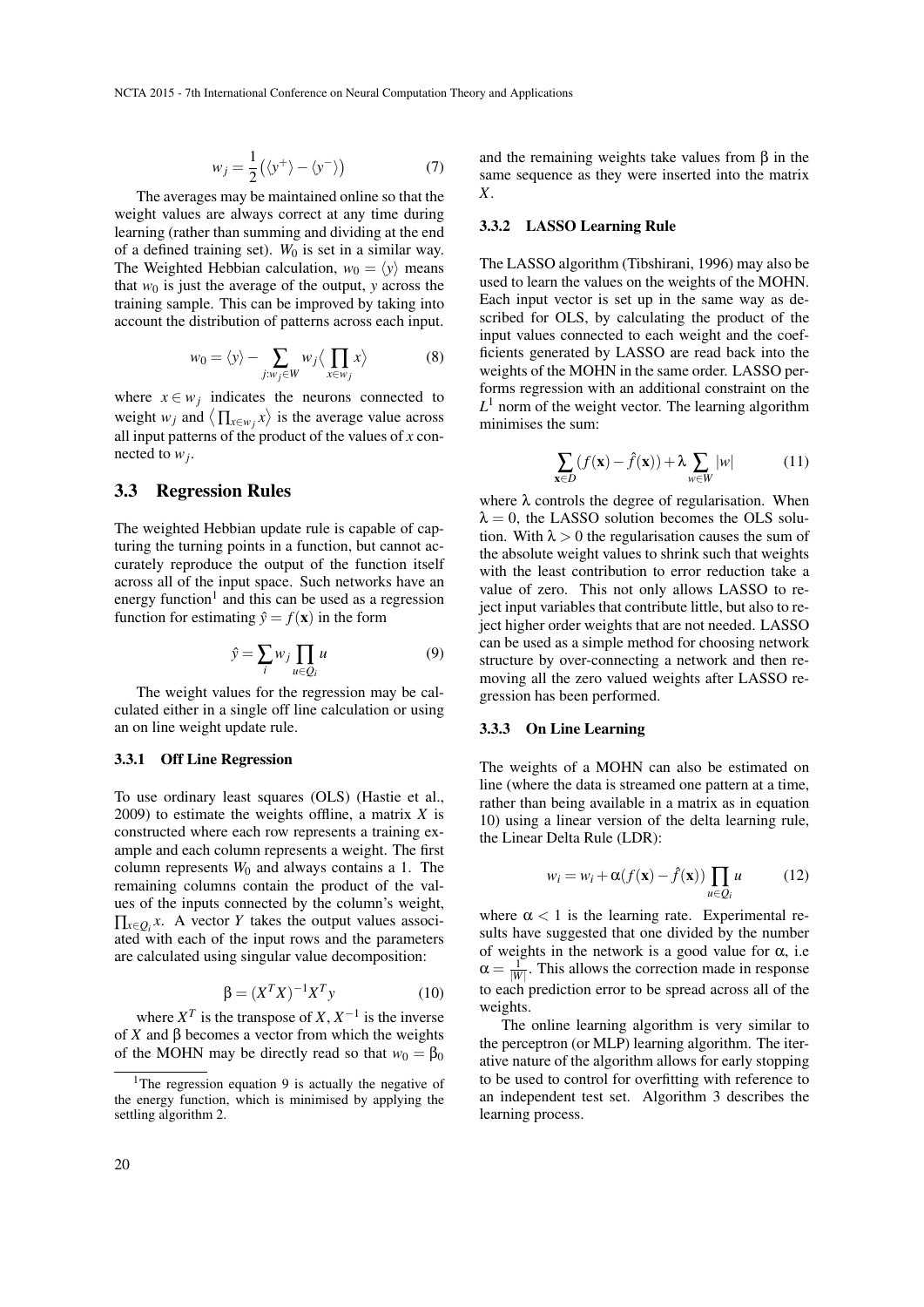Algorithm 3: On Line MOHN Learning with the Linear Delta Rule.

Let  $D_r$  be a subset of the available data to be used for training the network

Let  $D<sub>s</sub>$  be a subset of the available data to be used for testing the network

for all  $(\mathbf{x}, f(\mathbf{x})) \in D_r$  do

Initialise the weights in the network using the parity rule of equation 7

## end for

repeat

for all  $x \in D_r$  do

Update the weights in the network using the delta learning rule of equation 12

Let *e* be the root mean squared error that results from evaluating every member of *D<sup>s</sup>* with the model

### end for

until *e* is sufficiently low or starts to increase consistently

Note that the weights are initialised with the parity count learning rule, not to random values as with an MLP. This is because there are no local minima in the error function and so no need for random starting points. In cases where the entire input,output space of the function may be noiselessly sampled, the initialisation step will produce the correct weights imeadiately, without the need for additional error descent learning. The learning algorithm will work without the initialisation (the weights can be set to zero) but then requires more iterations of the learning cycle.

## 4 ANALYSIS OF LEARNING RULES

This section begins with a summary of the abilities and limitations of the different learning rules presented in this paper. It then goes on to analyse the rules and the resulting networks. Table 1 summarises some of the differences between the methods. Due to the structure of the MOHN, all of the learning rules are capable of reproducing the maximal turning points of the learned function, but the Hebbian based rules do not minimise the error elsewhere in the function space. The Hebbian rules learn in a single presentation of the data, so can operate in an on line mode without the need to iterate through the data set more than once. The others require either on line iterations or the entire data set to be present off line.

The weighted Hebbian rule is accurate only when a full sample of the input/output space is available,

Table 1: Comparing four different MOHN learning rules in terms of the learning mode, any regularisation that is possible, whether or not the training error is minimised, and whether the training data is presented as input,output pairs (IO) or as patterns to store in a content addressable memory (CAM).

| Method        | Mode     | Reg.        | Min. Err. | Data |
|---------------|----------|-------------|-----------|------|
| Hebbian       | One shot | None        | No        | CAM  |
| Weighted Hebb | One shot | None        | No        | Ю    |
| LDR.          | On line  | Early Stop  | Yes       | Ю    |
| <b>OLS</b>    | Off line | None        | Yes       | Ю    |
| LASSO         | Off line | $L^1$ -norm | Yes       | Ю    |

so is of limited practical use as the parity counting method gives more accurate estimates operating on weights independently with a single pass through the data. The parity counting method provides good starting weights for the linear delta rule.

The following sections investigate different network structures in more detail.

### 4.1 Second Order Networks

When a MOHN has only second order connections, it is equivalent to a Hopfield Neural Network (HNN) (Hopfield, 1982) and the Hebbian learning rule of equation 2 is the standard learning rule for a HNN. It is well known that HNNs are able to learn patterns as content addressable memories, but that they suffer from the presence of spurious attractors too. These spurious attractors may be removed (or their presence avoided) by defining an energy function for the network in which the patterns to be stored as memories are local maxima. This may be done using a Hamming distance based function and (Swingler, 2012), (Swingler and Smith, 2014b) have shown that using the weighted Hebbian update rule of equation 5 and such a function on a second order MOHN (or equivalently, a HNN) is sufficient to produce a content addressable memory in which the turning points of the function are the memories to be stored. The capacity of a HNN for storing patterns is the same if the patterns are loaded directly with the Hebbian learning rule as it is when the patterns are learned from a Hamming distance based function.

To build the Hamming distance based function, denote the set of patterns to be stored as T:

$$
\mathbf{T} = \{t_1, \dots, t_s\} \tag{13}
$$

and define a set of sub-functions,  $f(\mathbf{x}|t_i)$  as a weighted Hamming distance between x and each target pattern  $t_j$  in **T** as

$$
f(\mathbf{x}|t_j) = \sum \frac{\delta_{x_i, t_{ji}}}{n}
$$
 (14)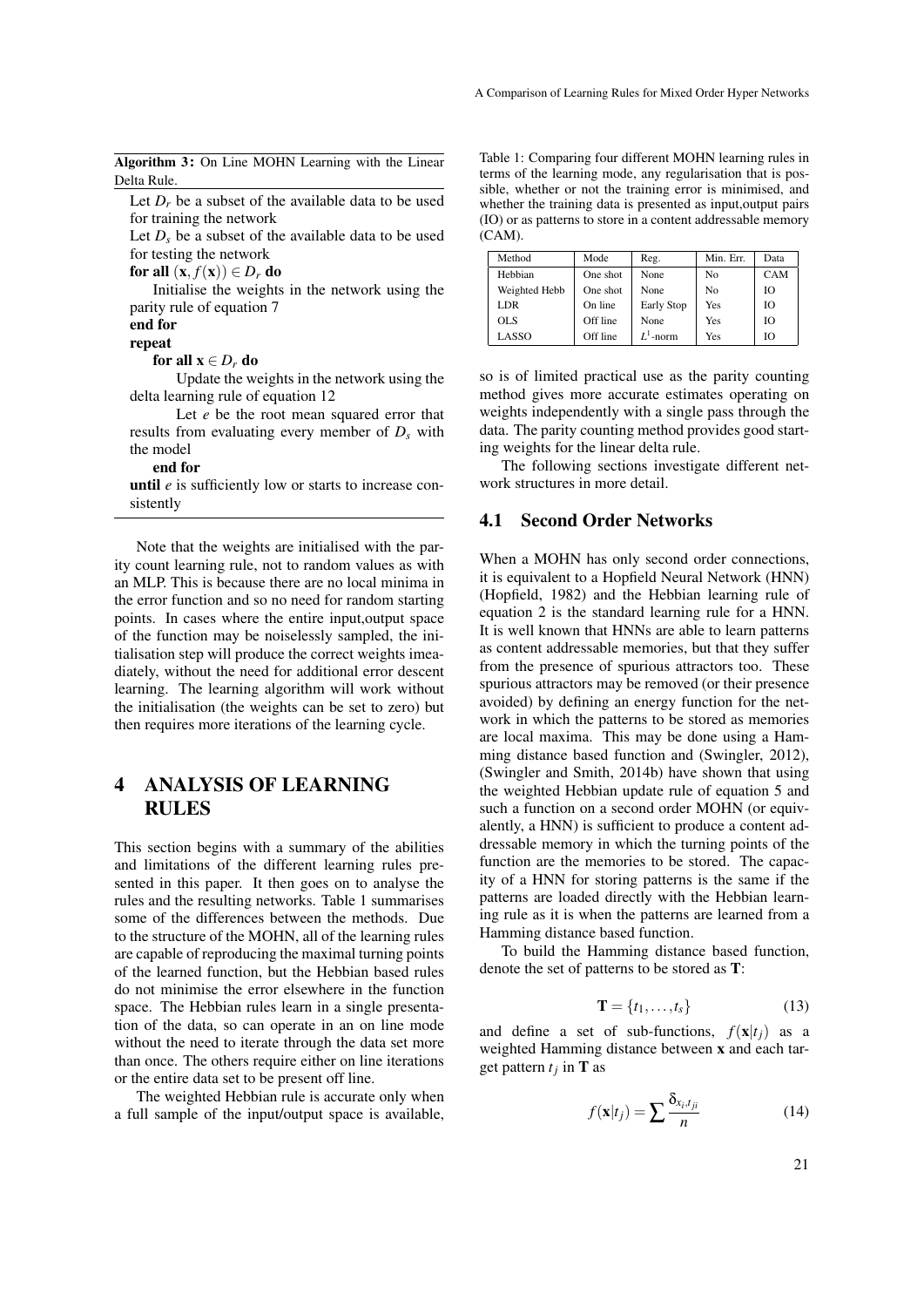where  $t_{ji}$  is element *i* of target *j* and  $\delta_{x_j, t_{ji}}$  is the Kronecker delta function between pattern element *i* in *t<sup>j</sup>* and its equivalent in x. The function output given an input pattern,  $f(\mathbf{x})$  is the maximal output across all the sub-functions given an input of  $f(\mathbf{x})$ .

$$
f(\mathbf{x}|\mathbf{t}) = max_{j=1...s}(f(\mathbf{x}|t_j))
$$
 (15)

By generating random input patterns, evaluating each using equation 15 and then using the LDR of equation 12 to learn each input,output pair sampled, a network with attractors at each member of T is learned. The network has the additional quality that as the number of samples learned increases, the number of spurious attractors in the network decreases.

To test this claim, experiments were run in which a 100 neuron MOHN was trained on a function that contained four true attractor states. Figure 2 shows the average results of running 100 trials in which the number of spurious attractors and the error of the network were measured for each iteration of the training data, which was a random sample of size 20,000 from the Hamming distance based function 15. In each case, the number of spurious attractors was reduced to zero as the training error approached zero.



Figure 2: As the number of learning iterations increases, the training error decreases as does the number of spurious attractors in the model.

Researchers have shown how the weights of a HNN can be designed to represent the travelling salesman problem (Hopfield and Tank, 1985), (Wilson and Pawley, 1988) and other problems such as graph colouring (Caparrós et al., 2002). These approaches are limited by the fact that the weights must be chosen by hand to reflect the constraints of the problem to be solved. By training a HNN (or a MOHN) by sampling from a fitness function, it is now possible to build a network to represent any problem with a fitness function that can be evaluated, not just those that are amenable to having their weights set by hand.

### 4.2 Full Networks

When the data are noise free, a network is fully connected and the data sample is exhaustive (i.e. it covers every possible input pattern once), the weighted Hebbian rule of equation 5 (with  $|D| = 2^n$ ) will produce weights which reproduce the target function perfectly. In such cases, the product  $\prod_{\mu \in Q_i} u$  provides a basis function for  $f: \{-1,1\}^n \to \mathbb{R}$ . This basis function is very similar to the well know Walsh basis (Walsh, 1923), (Beauchamp, 1984).

A Walsh representation of a function  $f(\mathbf{x})$  is defined by a vector of parameters, the Walsh coefficients,  $\omega = \omega_0 \dots \omega_{2^{n}-1}$ . Each  $\omega_j$  is associated with the Walsh function  $\psi_j$ . The Walsh representation of  $f(\mathbf{x})$  is constructed as a sum over all  $\omega_j$ . In the sum, each  $\omega_j$  is either added to or subtracted from the total, depending on the value of the Walsh function  $\psi_i(x)$ which gives the function for the Walsh sum:

$$
f(\mathbf{x}) = \sum_{j=0}^{2^{n-1}} \omega_j \psi_j(x)
$$
 (16)

A Walsh function,  $\Psi_i(x)$  returns +1 or -1 depending on the parity of the number of 1 bits in shared positions across  $x$  and  $j$  where  $j$  is the binary representation of the integer *j*. Using logical notation, a Walsh function is derived from the result of an XOR (parity count) of an AND (agreement of bits with a value of 1):

$$
\Psi_j(x) = \bigoplus_{i=1}^n (x_i \wedge j_i) \tag{17}
$$

where  $\oplus$  is a parity operator, which returns 1 if the argument list contains an even number of 1s and -1 otherwise. The Walsh transform of an *n*-bit function,  $f(\mathbf{x})$ , produces  $2^n$  Walsh coefficients,  $\omega_j$ , indexed by the  $2^n$  combinations across  $f(\mathbf{x})$ . Each Walsh coefficient,  $\omega_j$  is calculated by

$$
\omega_j = \frac{1}{2^n} \sum_{x=0}^{2^n - 1} f(x) \Psi_j(x)
$$
 (18)

The weight values in a fully trained MOHN are equal in magnitude to the Walsh coefficients of the same index, but that they differ in sign when the weight order is an odd number. That is,

$$
\omega_j = p(\omega_j) w_j \quad \forall w_j \in W \tag{19}
$$

where  $p(\omega_i)$  is the parity of the order of  $\omega_i$  such that:

$$
p(\mathbf{\omega}_j) = \begin{cases} 1 & \text{if the order of } i \text{ is even} \\ -1 & \text{otherwise} \end{cases}
$$
 (20)

This is because the Walsh function returns a value based on a parity count of the number of variables set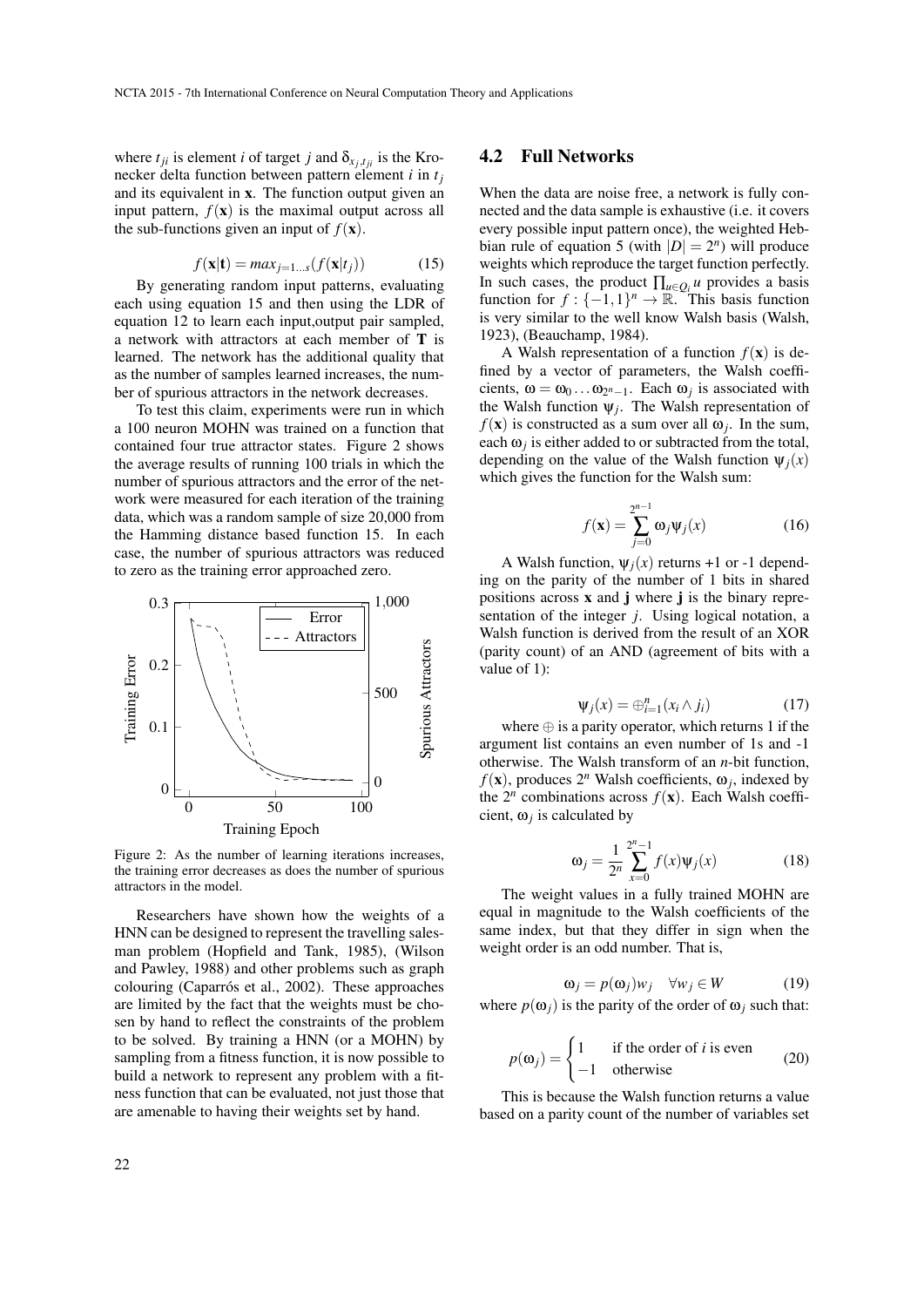to one across the input variables that are connected to a given coefficient, as shown in equation 17. The parity function returns 1 if the number of variables with a value of one is even and -1 otherwise. The MOHN uses the product of those same values, which evaluates to -1 whenever there is an odd number of inputs set to -1. The MOHN indices match the Walsh coefficient indices because they both use the same method of deriving the index number from the binary representation of the connections described in section 2.

As a fully connected MOHN provides a basis for all possible functions in  $f: \{-1,1\}^n \to \mathbb{R}$ , then it follows that any function with coefficient values of zero may be perfectly represented by a less than fully connected MOHN so providing the correct structure can be found, a MOHN may represent any arbitrary function.

### 4.3 Discovering Network Structure

The structure of a MOHN is defined by *W*, which is a subset of all possible 2*<sup>n</sup>* weights. As noted above, a fully connected second order network implements a HNN and a fully connected network at all orders forms a basis of all functions  $f: \{-1,1\}^n \to \mathbb{R}$ . Any other pattern of connectivity is also possible, for example a first order only network is equivalent to a perceptron, or a multiple linear regression model. Adding higher order weights increases the power of the model to represent more complex functions.

Discovering the correct structure for the network is both challenging and instructive, compared to the same task when using an MLP, which is quite straight forward, but done in the dark. The question of discovering structure in functions from samples of data is of particular importance in the field of metaheuristic optimisation, where it is called linkage learning (see (Pelikan et al., 2000), (Heckendorn and Wright, 2004)).

The correct structure for a function may be discovered from the training data using an iterative approach of adding and removing weights as training progresses. The basics of the structure discovery algorithm are to train a partial network, test the significance of the weights it contains, remove those that are not significant, then add new weights according to some criteria. The weight picking criteria chosen for this work are based on maintaining a probability distribution over the possible weights, which is updated on each round of learning so that connection orders and neurons that have proved useful in previous rounds have a higher probability of being picked in subsequent rounds. The process is described in algorithm 4.

Algorithm 4: Probability distribution based structure dis-

| covery algorithm.                                           |
|-------------------------------------------------------------|
| Start with an empty network with weight set $W = \emptyset$ |
| Initialise a distribution over possible weights, $P(w)$     |
| repeat                                                      |
| Sample new weights from the distribution $P(w)$             |
| Calculate the values for all weights                        |
| Remove any insignificant weights from the net-              |
| work                                                        |
| Update the weights distribution, $P(w)$                     |
| Calculate the test error                                    |
| <b>until</b> The test error is sufficiently low or doesn't  |
| change                                                      |

The probability distribution over *W* is based on the order of a weight and the neurons it connects. The sampling process involves first picking an order, *k* for the weight to be added from a distribution, *Pk*() over all possible orders (1...*n*) and then picking *k* neurons to connect from a distribution, *Pn*() over the *n* available neurons. The choice made for the algorithm described here is to impose an exponential distribution on the choice of weight order, centred at order *c* where initially  $c = 1$  and *c* is incremented as lower order weights are either used or discarded.

$$
Pk(k) = \lambda e^{-\lambda|c-k|} \tag{21}
$$

where  $\lambda$  controls the width of the distribution. In the early iterations of the algorithm where  $c = 1$ , there is a high probability of picking first order weights and an exponentially decreasing probability of picking weights of higher order. In subsequent iterations,  $Pk(k)$  is updated in two ways. Firstly,  $c$  is incremented to allow the algorithm to pick weights with higher orders and secondly the values of existing weights are used to shape the distribution to guide the algorithm towards orders that have yielded high value weights already.

The weight order probability distribution, *Pk*(*k*) is updated by counting the proportion of weights in the current network that are of each order. Let this vector of proportions be  $\mathbf{p} = p_1 \dots p_n$  where  $p_i$  is the number of weights at order *i* divided by the total number of weights in the network. These proportions are then used to update  $Pk()$  as follows along with an updated version of the exponential distribution:

$$
Pk(i) \leftarrow (1 - (\alpha + \beta))Pk(i) + \alpha p_i + \beta \lambda e^{-\lambda |c - k|} (22)
$$

where  $\alpha$  and  $\beta$  are update rates such that  $0 \leq \alpha \leq 1$ ,  $0 \leq \beta \leq 1$  and  $0 < \alpha + \beta \leq 1$ .

The neuron distribution update rule sets the probability of a neuron being picked to be proportionate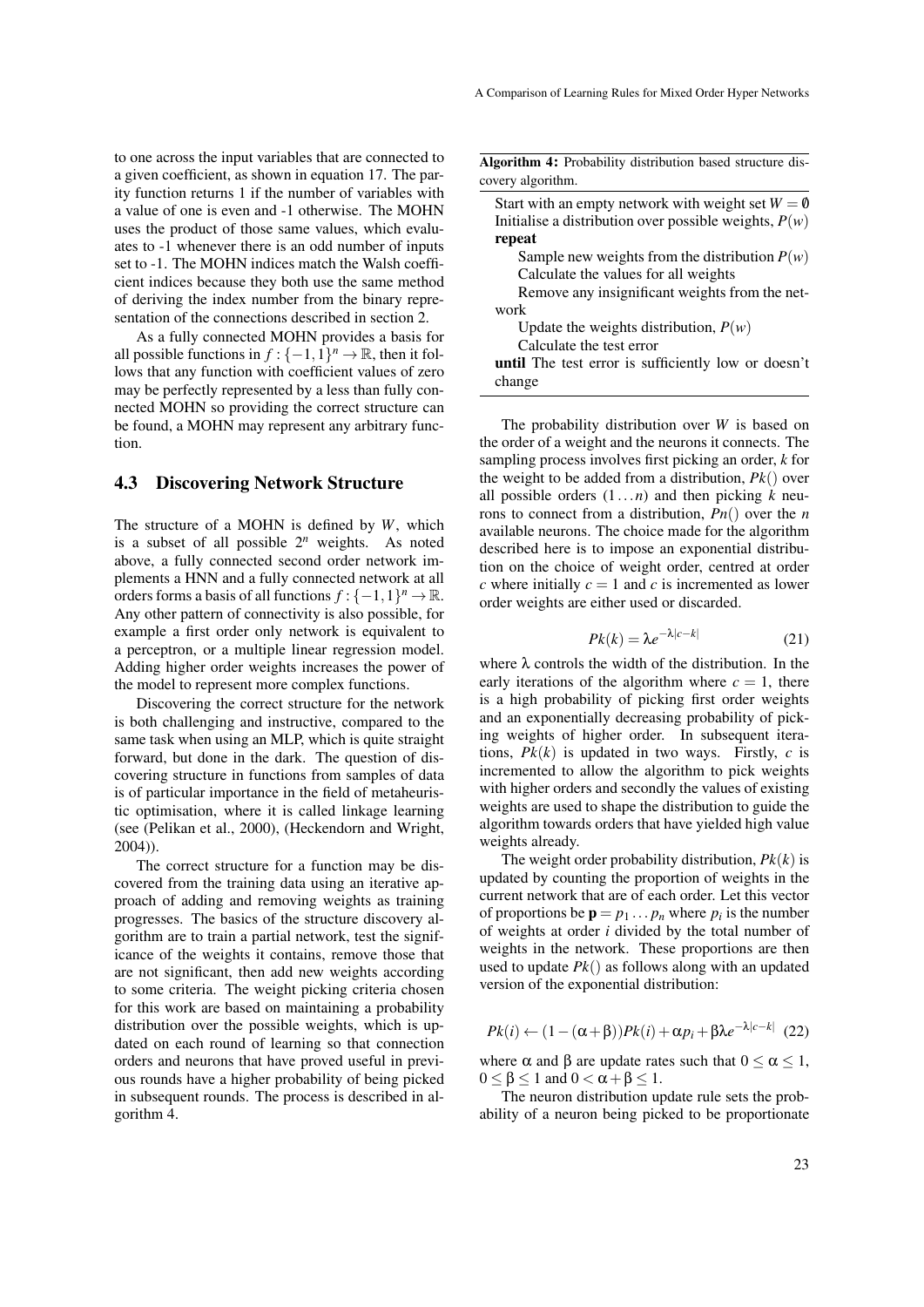to the sum of the absolute values of the weights connected to it. The contribution of neuron *i* is  $C(i)$ 

$$
C(i) = \sum_{x_i \in w} |w| \tag{23}
$$

and the probability of picking neuron *i* is

$$
Pn(i) = \frac{C(i)}{\sum_{j=0}^{n-1} C(j)}\tag{24}
$$

As each new set of weights is added, another phase of learning cycles is required to update the new network. The existing weight values will be close to their correct value, but need to change slightly to accommodate the newly added weights. The new weights also need to be learned. This is requires an on line learning approach as the existing weights need to be moved from their current values, rather than calculated from scratch, making the delta rule the ideal choice. Weights may be identified for removal by performing a t-test on their values, looking for significant difference from zero in order to keep a weight. Alternatively, each new structure may be learned from scratch using LASSO, which has the advantage of automatically identifying the weights to remove as those with a coefficient of zero.

This approach to growing a neural network differs from the many previously reported methods in that it only adds weights, not neurons. Generally, grow-andlearn neural network algorithms proceed by adding neurons to the existing hidden layer or by introducing new layers. For example the Netlines algorithm (Torres-Moreno and Gordon, 1998) adds binary hidden units one at a time in an incremental approach to learning classifier functions. The Upstart algorithm (Frean, 1990), on the other hand, produces deeper tree structured networks by adding pairs of hidden units between the input layer and the current first hidden layer. As a MOHN contains no hidden units, it is only weights, not neurons that are added at each iteration of the growth algorithm.

The MOHN may also be compared to other statistical models. By introducing a link function, a MOHN becomes a generalised linear model (GLM) (Dobson and Barnett, 2011). A link function is usually a non-linear function that is applied to the output of a linear regression to allow a wider range of probability distributions to be modelled. The general form is

$$
g(\mathbf{x}) = \hat{y} \tag{25}
$$

where  $\hat{y}$  is the energy function of the network from equation 9 and  $g(x)$  is the link function. If the inverse of  $g(x)$  is known, then the learning rules may all be used with the simple replacement of  $f(\mathbf{x})$ 

with  $g^{-1}(f(\mathbf{x}))$ . For example, setting  $g(\mathbf{x}) = e^{\mathbf{x}}$  and  $g^{-1}(\mathbf{x}) = \ln(\mathbf{x})$  constructs a Boltzmann distribution if the target values,  $f(\mathbf{x})$  are proportional to the probability of pattern x. This is the approach taken in (Shakya et al., 2012) who use a Markov Random Field to model the distribution of solutions to optimisation problems by training a mixed order network with an exponential link function using OLS.

## 5 EXPERIMENTAL RESULTS

In this section, the learning rules described in this paper are compared with each other and with a standard multi layer perceptron (MLP) for the speed at which they learn. The Hamming distance based function of equation 15 was used for these tests as it is possible to generate arbitrary functions containing a chosen number of turning points at random locations. This allows the different methods to be tested across thousands of different functions of varying degrees of complexity.

### 5.1 Speed Against Complexity

One way to vary the complexity of a function is to vary the number of turning points it contains. This section describes a set of experiments designed to measure the speed of learning of each of the MOHN learning rules and an MLP as the complexity of the function to be learned varies. Each single experiment involved training a MOHN and an MLP on a data set generated from a function with a random number of turning points. The same data was used to train three different MOHNs, one with each learning rule from OLS, LASSO and LDR. The function had 15 inputs and the MOHNs were fully connected up to order three, giving them 576 weights. The MLP has only 10 hidden units, giving it only 176 weights.

A sample of 580 random points was used for training each network. For the iterative learning methods (all except OLS) a target error of 0.01 was used as a stopping criteria, hence the measure of interest was time taken to reach a training error of 0.01. This process was repeated 1000 times, each with a new function with a number of turning points between 1 and 30.

Figure 3 shows the results. All methods except the MLP learned the function in a constant time, regardless of the degree of complexity. The MLP was able to learn the single turning point function (i.e. linear function) in less time than it was able to learn the more complex functions. The function with two turning points was also faster than those with more. After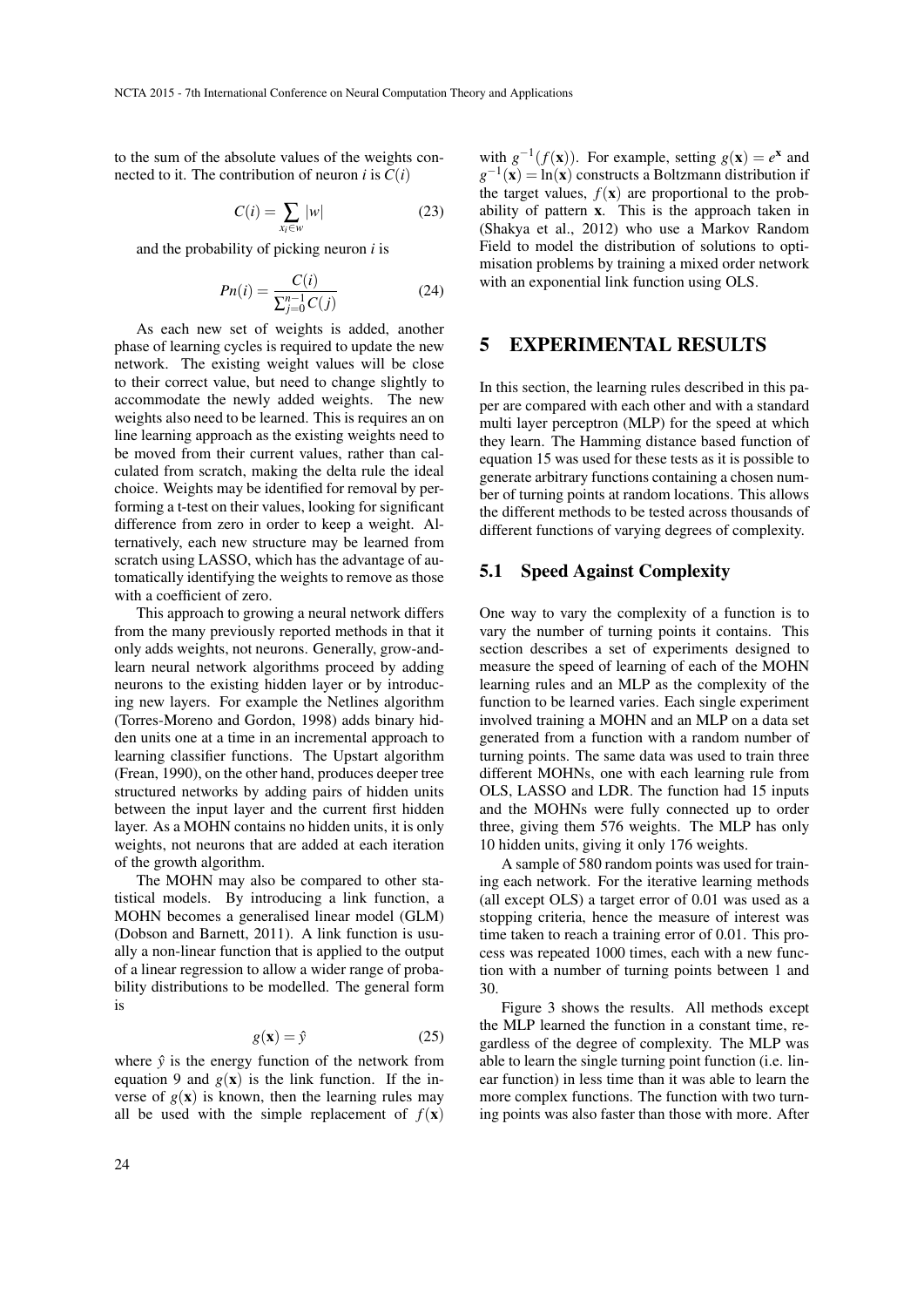two turning points, the learning time for the MLP became constant. Regardless of the complexity of the function, the MLP always took considerably longer, followed by OLS. The LDR and LASSO algorithms took similar amounts of time and were the fastest.



Figure 3: Average learning time in milliseconds by function complexity for different MOHN learning rules and an MLP. The LASSO and LDR values are almost equal and can be seen along the bottom of the graph.

### 5.2 Speed By Network Size

Another set of similar experiments related the training speed of each method to the size of the network. The number of inputs to a network was varied from 5 to 15 and 1000 trials were run. The mean squared error of the result of performing OLS was used as the stopping criteria for the MLP and the MOHN as it was trained with LDR, ensuring that all models had the same level of accuracy. Figure 4 shows the results. OLS is known to have a time complexity of  $O(np^2)$ where  $n$  is the number of data points and  $p$  is the number of variables. LASSO and LDR were of the same order, but the algorithms ran in less time. The MLP's training time grew exponentially with the number of variables in these particular experiments. As before the MOHN models all reached the target training error faster than the MLP.

#### 5.2.1 Error Descent Rate

The difference in training speed between the MOHN and an MLP was investigated further by recording the average error by training epoch for the first twenty passes through the training data. Figure 5 shows the average error on each pass of the training data from 1000 repeated trials on functions of varying complexity. The error bars show 1 standard deviation from the mean. Note that the MOHN error drops faster and that there is far less variation across trials (the error



Figure 4: Average learning time in milliseconds by number of inputs for different MOHN learning rules and an MLP.

bars for the MOHN are sufficiently short that they sit inside the marks).



Figure 5: The mean and standard deviation of training error as it descends over twenty training epochs, comparing an MLP with the Linear Delta Rule training a MOHN.

The improved learning speed of the MOHN and the slower, more varied speed of the MLP may be explained by the fact that the MLP combines fitting parameter values with feature selection. Recently, (Swingler, 2014) provided an insight into the phases of MLP training, showing that early training cycles are taken up with fixing the role of the hidden units and later cycles then fit the parameters within the constraints of the features encoded by those hidden units. The MOHN does not have hidden units and so only needs to fit parameter values to its fixed structure. Of course, that structure needs to be discovered, but the task of structure discovery and parameter fitting are separated, unlike the case for the MLP.

Another consequence of the MLP's dual learning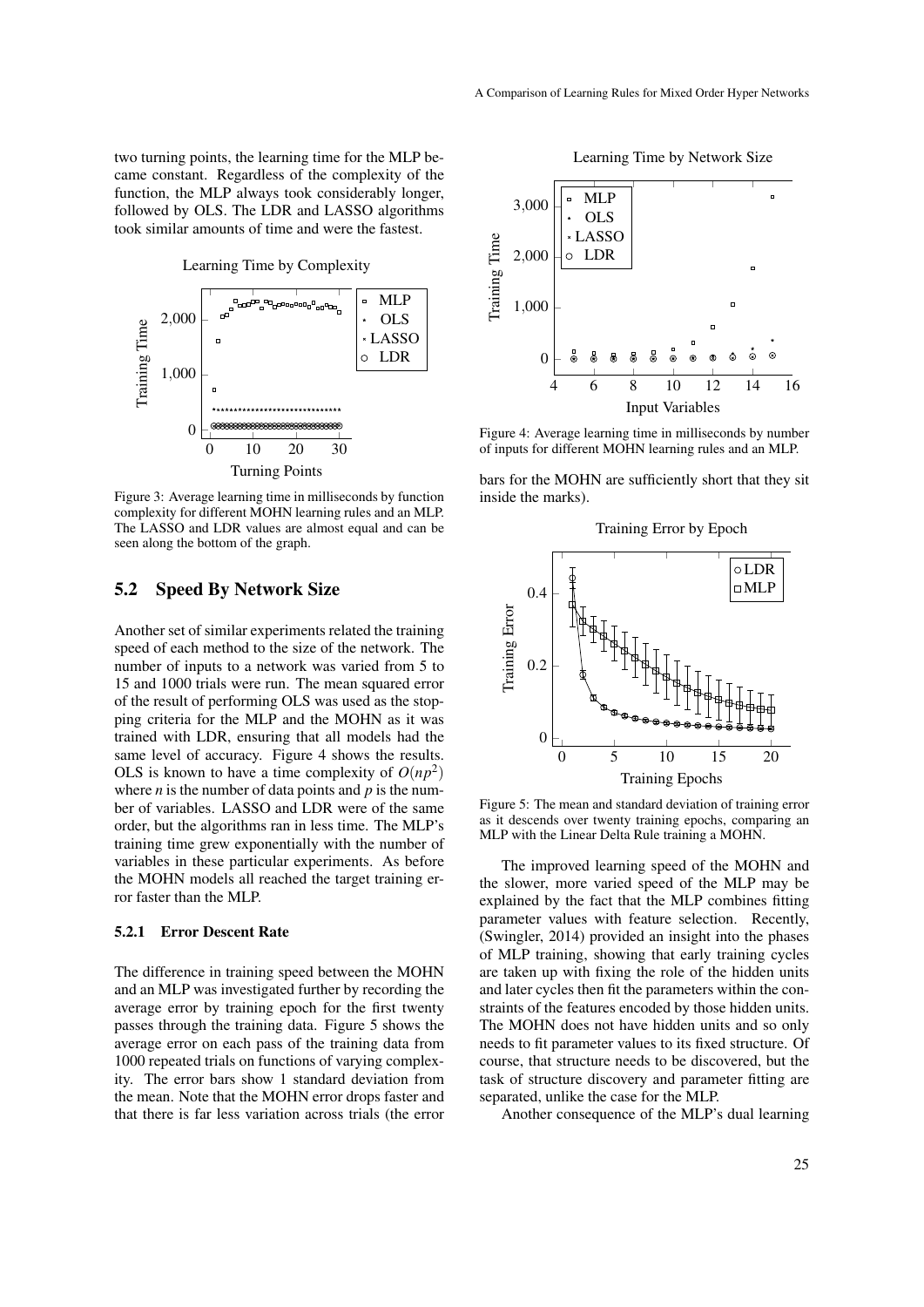

Figure 6: Traces of training error over 200 different attempts at training an MLP on a concatenated XOR function. Note the variation in convergence time and the presence of a number of failed attempts after 2000 epochs.

task of fitting both function structure and regression fit is that the error function contains local minima. These occur when the hidden units encode a suboptimal set of features and the network fits weight values to them. This is commonly solved by re-starting the training process from a different random set of initial weight values. The MOHN error function does not contain local minima, so the weights do not need to be randomised before learning, as shown in algorithm 3. To illustrate this point, a final set of experiments compared an MLP trained with error back propagation to a MOHN trained with the LDR on a function designed to contain local minima in its cost function. The function to be learned was a concatenation of XOR pairs such that each  $x_i$  where *i* is even is paired with  $x_{i+1}$ to form an XOR function. The function output is the normalised sum of the XOR of the pairs, so 101010 would produce an output of one and 110011 would produce zero. Figure 6 shows the traces of 200 MLPs started with random weights, each trained for 2000 cycles through the training data. The variation in error descent is clear, with some networks converging quickly, some taking many training epochs to converge, and some still stuck in local minima after 2000 epochs.

For functions of small numbers of inputs, it was possible to exhaustively sample the function space and so use the weighted Hebb rule to allow the MOHN to learn the function fully in a single pass of the data. For networks where the number of inputs is too large for an exhaustive sample, a random sample was taken. Figure 7 shows the trace of the training error during 200 attempts at learning the same XOR based function as that in figure 6 using a MOHN with

26

the LDR. The variation is not due to random starting points—all networks start with weights at zero—but is due to the fact that the training data is a small random subset of the full input space. Note that there are no traces that indicate a local minimum; all go to zero error.

Training Error Descent for MOHN



Figure 7: Traces of training error over 200 different attempts at training a MOHN on a concatenated XOR function. Compare both the scale of the error and the number of training epochs involved with the same plot for the MLP in figure 6.

## 6 SUMMARY AND FUTURE DIRECTIONS

Mixed Order Hyper Networks are universal function approximators over  $f: \{-1,1\}^n \to \mathbb{R}$ . They may be trained from a sample of data to act as either a regression function that attempts to fit the function that underlies the data across the entire function space or just to capture the function's turning points as energy minima. Learning may be off line, in which case all of the data needs to be available at one time, or on line in situations where data is streamed or the network structure is changing and existing weights need to be updated. This paper presented five learning rules designed to cover both on line and off line learning, and both regression and content addressable memory learning. Other learning methods might also be considered such as ridge regression or LARS, but that is left for future work.

This paper has only presented networks for function learning, but they may also be used as classifiers. As a MOHN has only one output, binary classifications are straight forward. Further work is required to discover the best way to learn multi-class models. Learning a classifier will also introduce the possibility